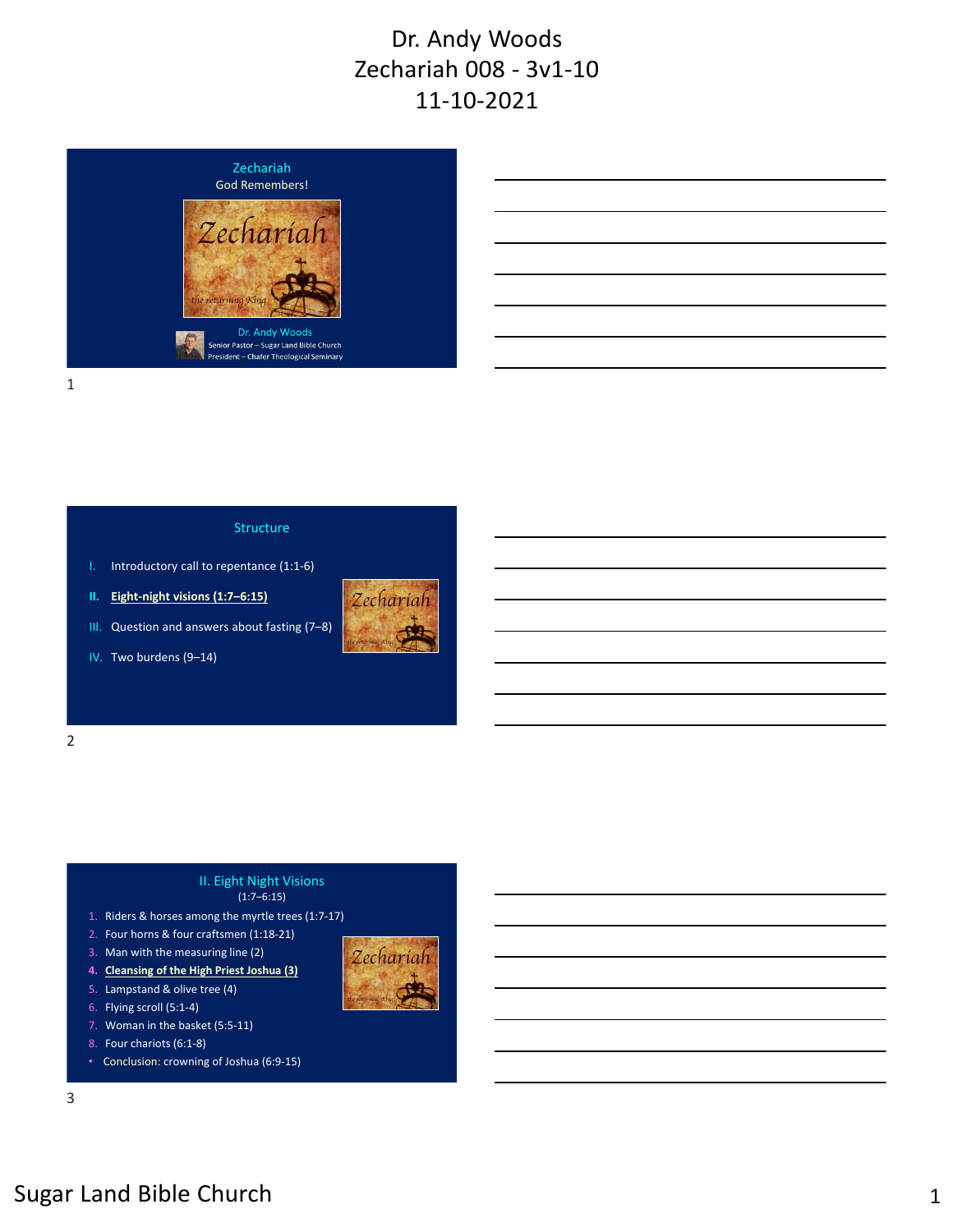| <b>ZECHARIAH'S EIGHT NIGHT VISIONS</b>                  |           |                                                                             |  |  |
|---------------------------------------------------------|-----------|-----------------------------------------------------------------------------|--|--|
| Vision                                                  | Reference | <b>Meaning</b>                                                              |  |  |
| The Red-horse Rider among the Myrtles                   | $1:7-17$  | God's anger against the nations & blessing<br>on restored Israel.           |  |  |
| The Four Horns & the Four Craftsmen                     | $1:18-21$ | God's judgement on the nations that afflict<br>Israel.                      |  |  |
| The Surveyor with a Measuring Line                      | Chapter 2 | God's future blessing on restored Israel.                                   |  |  |
| The Cleansing & Crowning of Joshua the<br>Hight Priest. | Chapter 3 | Israel's future cleansing from sin &<br>reinstatement as a priestly nation. |  |  |
| The Golden Lampstand & the Two Olive<br>Trees           | Chapter 4 | Israel as the light to the nations under<br>Messiah, the King-Priest.       |  |  |
| The Flying Scroll                                       | $5:1 - 4$ | The severity & totality of divine judgment<br>on individual Israelites.     |  |  |
| The Woman in the Ephah                                  | $5:5-11$  | The removal of national Israel's sin of<br>rebellion against God.           |  |  |
| The Four Chariots                                       | $6:1-8$   | Divine judgment on Gentile nations.                                         |  |  |

4



I. Stages of Joshua's Cleansing (1‐5)

A. Satan's condemnation (1)

B. God's rebuke (2)



II. Jerusalem's Future Cleansing (6‐10)

- A. King‐Priest (6‐7)
- B. Future Branch (8)
- C. Cleansing (9)
- D. Peace (10)

5

4. The Cleansing & Coronation of Joshua the High Priest (3:1‐10)

- **I. Stages of Joshua's Cleansing (1‐5)**
	- A. Satan's condemnation (1)
	- B. God's rebuke (2)
	- C. Joshua's cleansing (3‐5)
- II. Jerusalem's Future Cleansing (6‐10)
	- A. King‐Priest (6‐7)
	- B. Future Branch (8)
	- C. Cleansing (9)
	- D. Peace (10)

6





Zechariah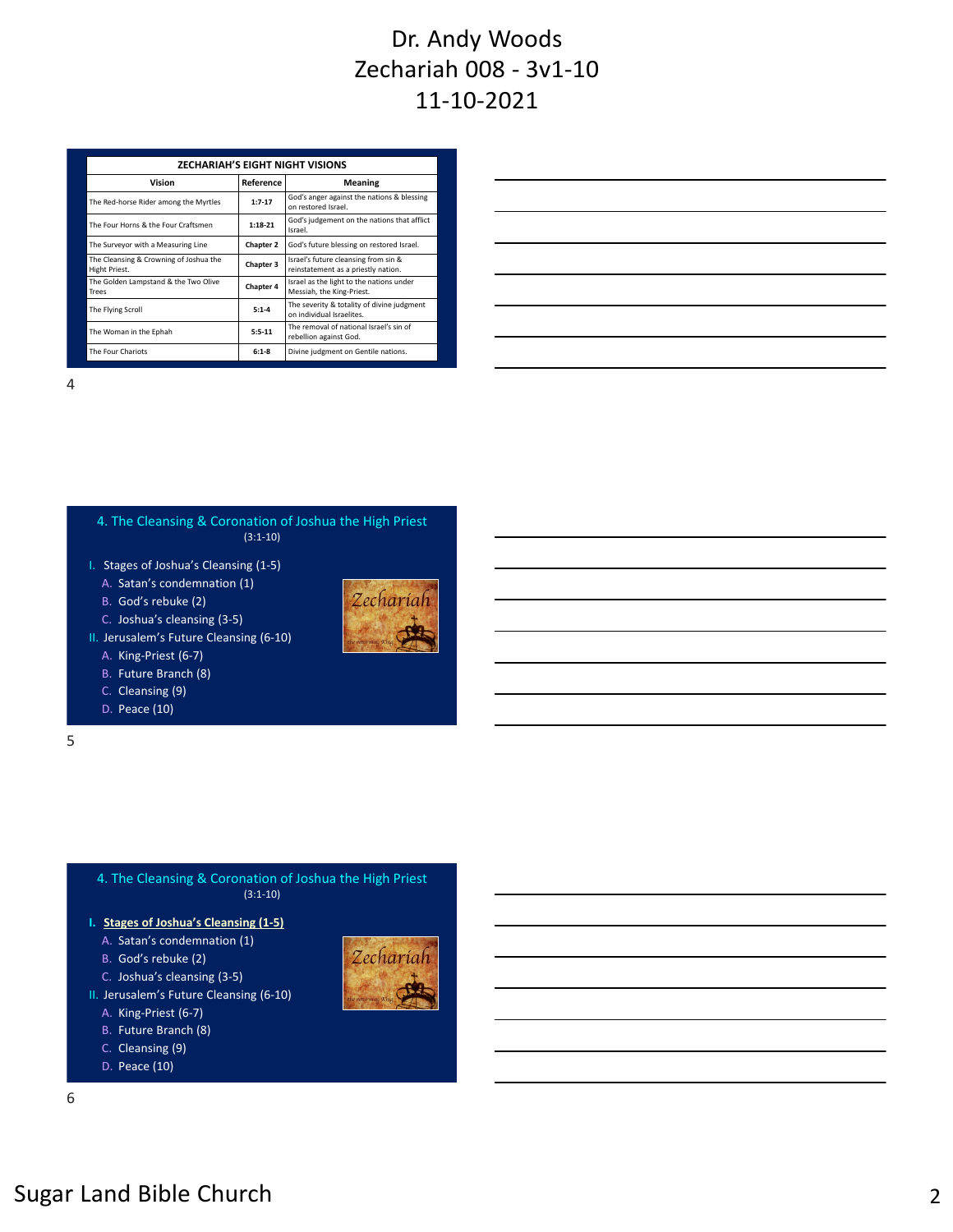4. The Cleansing & Coronation of Joshua the High Priest  $(3:1-10)$ 

- **I. Stages of Joshua's Cleansing (1‐5)**
	- **A. Satan's condemnation (1)**
	- B. God's rebuke (2)
	- C. Joshua's cleansing (3‐5)
- II. Jerusalem's Future Cleansing (6‐10)
	- A. King‐Priest (6‐7)
	- B. Future Branch (8)
	- C. Cleansing (9)
	- D. Peace (10)

Zechariah

Zechariah

**NOTES** 

7

4. The Cleansing & Coronation of Joshua the High Priest  $(3:1-10)$ 

**I. Stages of Joshua's Cleansing (1‐5)**

A. Satan's condemnation (1)

**B. God's rebuke (2)**





A. King‐Priest (6‐7)

- B. Future Branch (8)
- C. Cleansing (9)
- D. Peace (10)
- 8

Thomas L. Constable *Constable's online notes on Zechariah,* p. 40.

"The Lord then referred to Joshua as a burning stick 'plucked from the fire,' evidently for His future use (cf. Amos 4:11). If Joshua represents Israel, then the fire must refer to the Babylonian Captivity from which Israel had emerged almost destroyed, and the stick refers to the surviving remnant. Israel had experienced another brush with extinction at the Exodus (Deut. 4:20; 7:7‐8; Jer. 11:4), and she will do so again in the Tribulation (13:8‐9; Jer. 30:7; Rev. 12:13‐17)."

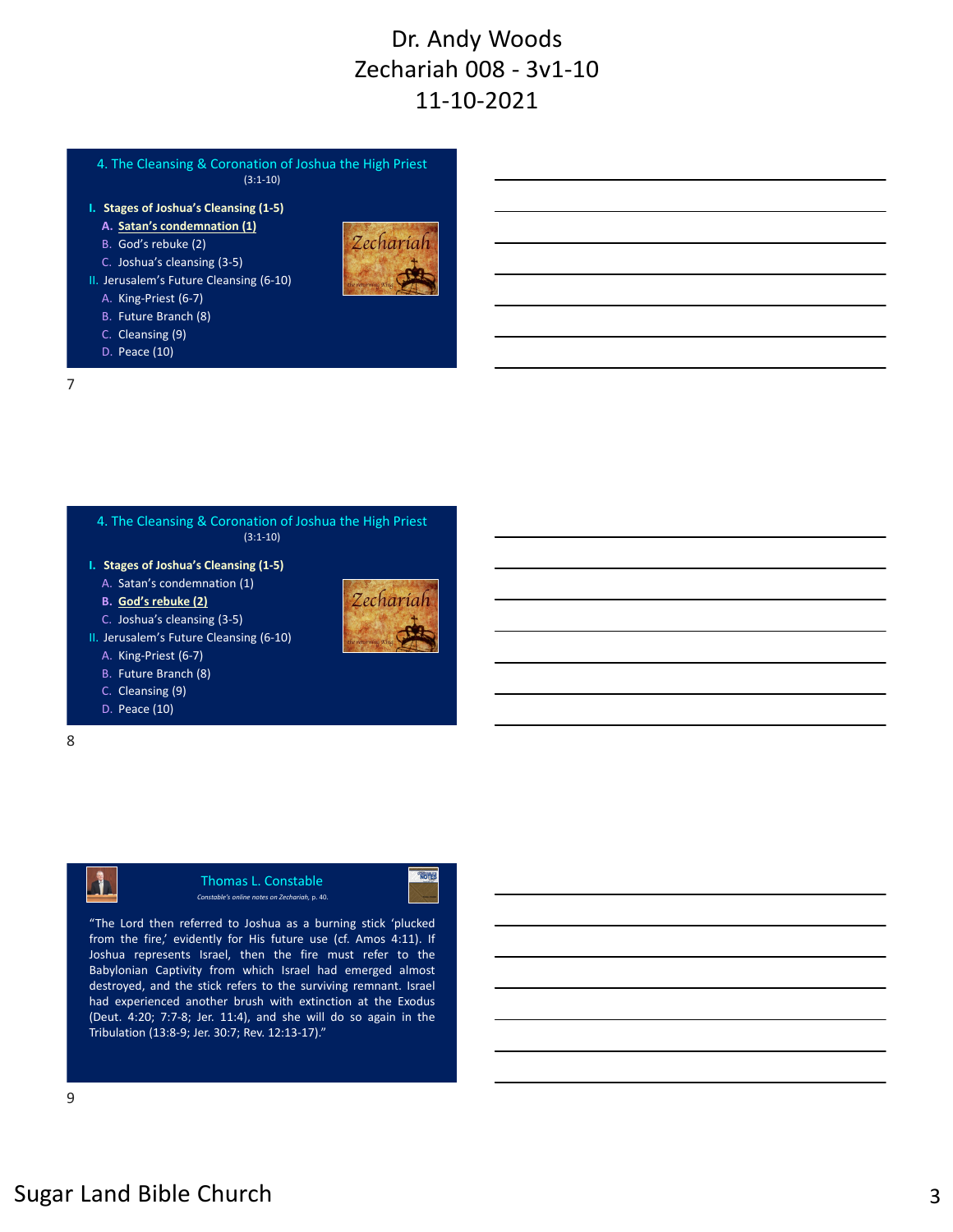

Charles L. Feinberg *God Remembers: A Study of Zechariah* (Wheaton: Van Kampen, 1950, p. 57.

"For the figure of the brand plucked from the fire we can be referred to Amos 4:11. It is most meaningful here. It speaks of Israel snatched from the Babylonian Captivity, for the wrath and fire of God have not been permitted to do their complete work of destruction.…Would Jehovah have delivered Israel from Babylon, if his ultimate purpose was to destroy her?"



Charles L. Feinberg *God Remembers: A Study of Zechariah* (Wheaton: Van Kampen, 1950, p. 57.

"Since God has done so much, not only is His love proved, but the continuance of it is assured and guaranteed. A piece of timber is rescued from fire only when it's possessor sees further purposes in it. Similarly, God's plan for Israel did not close with the captivity of the southern kingdom and the deportation to Babylon. His love sought her out yet once more."

11



- -
- 
- 
- 
- 
- 
- 
- D. Peace (10)

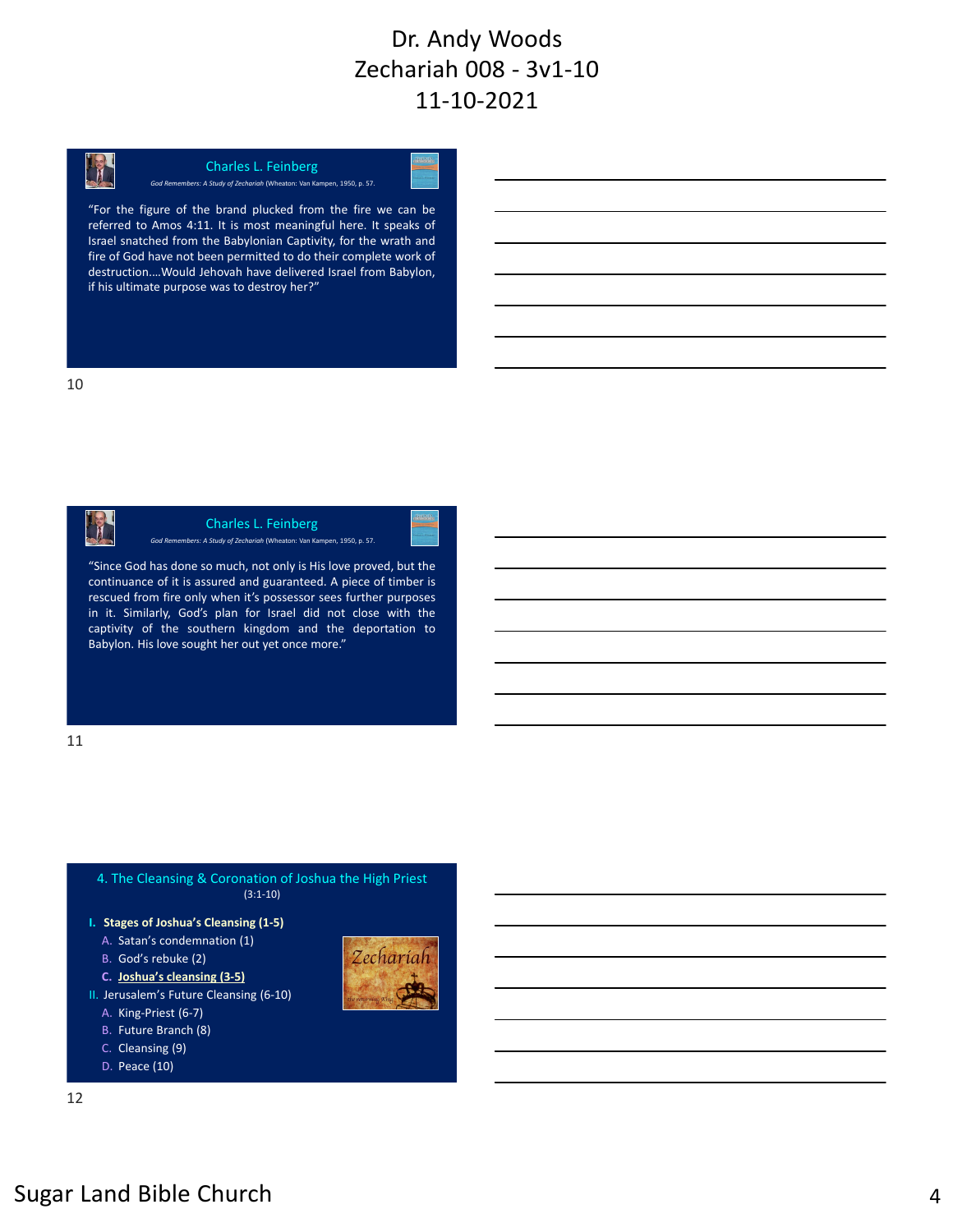

"21 For since by **a man came death**, by a man also came the resurrection of the dead. <sup>22</sup> For as in **Adam** all die, so also in Christ all will be made alive."



13





14

#### Kenneth L. Barker

Kenneth L. Barker "Zechariah." In Daniel-Minor Prophets. Vol. 7 of The Expositor's Bible<br>Commentary. 12 vols. Edited by Frank E. Gaebelein and Richard P. Polcyn. Grand Rapids:<br>Commentary. 20 vols. Eondervan Publishing Hous

"Theologically, however, there also seems to be a picture here of the negative aspect of what God does when he saves a person. Negatively, he takes away sin. Positively, he adds or imputes to the sinner saved by grace his own divine righteousness (cf. v. 5)."



15

# Sugar Land Bible Church 5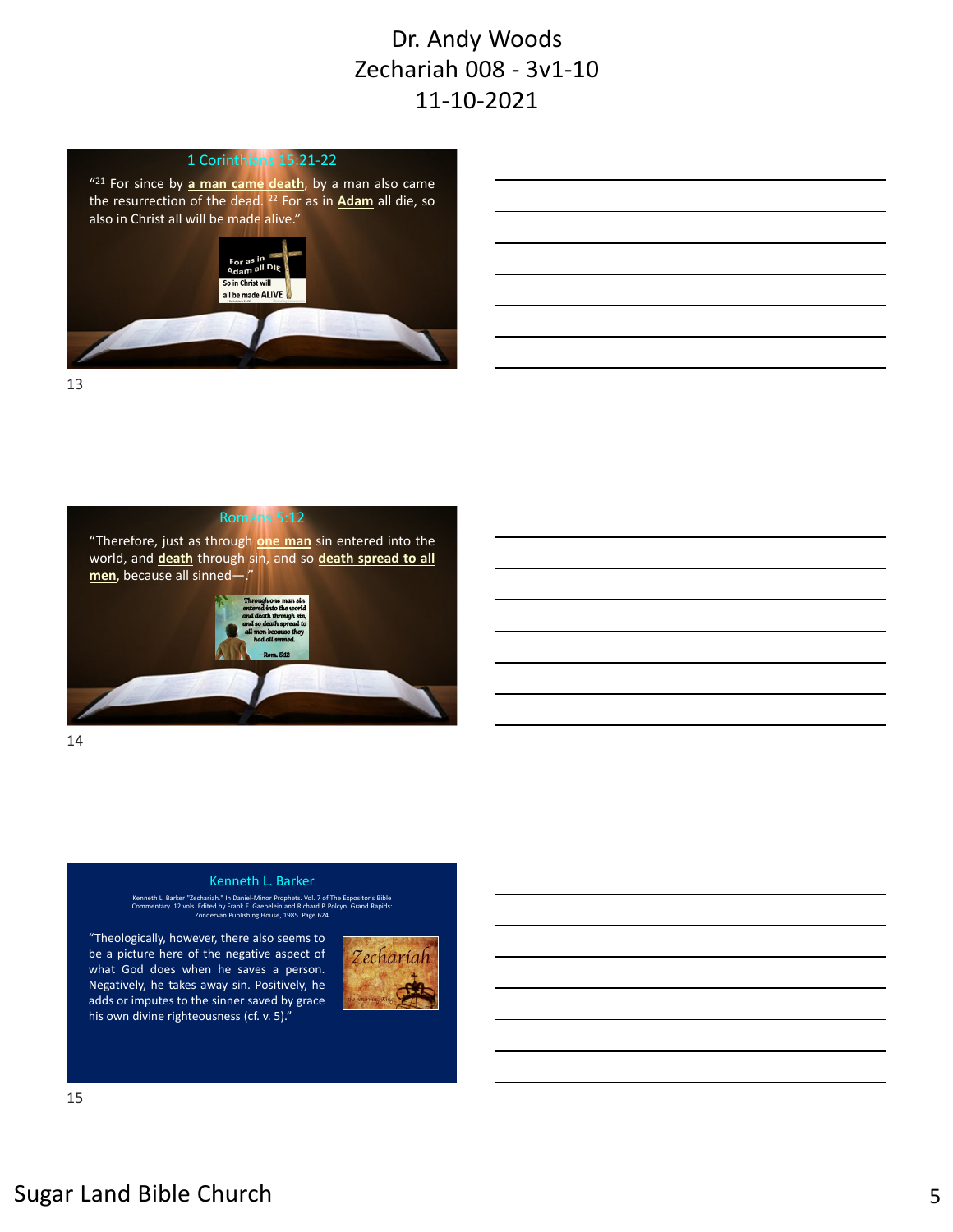

| <u> 1999 - Johann John Stone, market fan de Fryske kun fan de fan de fan de fan de fan de fan de fan de fan de fa</u> |                                                                                                                      |  |  | and the control of the |
|-----------------------------------------------------------------------------------------------------------------------|----------------------------------------------------------------------------------------------------------------------|--|--|------------------------|
| <u> 1989 - Andrea Stadt Britain, amerikansk politik (d. 1989)</u>                                                     |                                                                                                                      |  |  |                        |
|                                                                                                                       |                                                                                                                      |  |  |                        |
|                                                                                                                       |                                                                                                                      |  |  |                        |
|                                                                                                                       | <u> 1989 - Andrea Santa Andrea Andrea Andrea Andrea Andrea Andrea Andrea Andrea Andrea Andrea Andrea Andrea Andr</u> |  |  |                        |
|                                                                                                                       |                                                                                                                      |  |  |                        |

16



- A. Satan's condemnation (1)
- 
- B. God's rebuke (2)



Zechariah

- C. Joshua's cleansing (3‐5) **II. Jerusalem's Future Cleansing (6‐10)**
	- A. King‐Priest (6‐7)
	- B. Future Branch (8)
	- C. Cleansing (9)
	- D. Peace (10)

17



- I. Stages of Joshua's Cleansing (1‐5)
	- A. Satan's condemnation (1)
	- B. God's rebuke (2)
- C. Joshua's cleansing (3‐5)
- **II. Jerusalem's Future Cleansing (6‐10)**
	- **A. King‐Priest (6‐7)**
	- B. Future Branch (8)
	- C. Cleansing (9)
	- D. Peace (10)

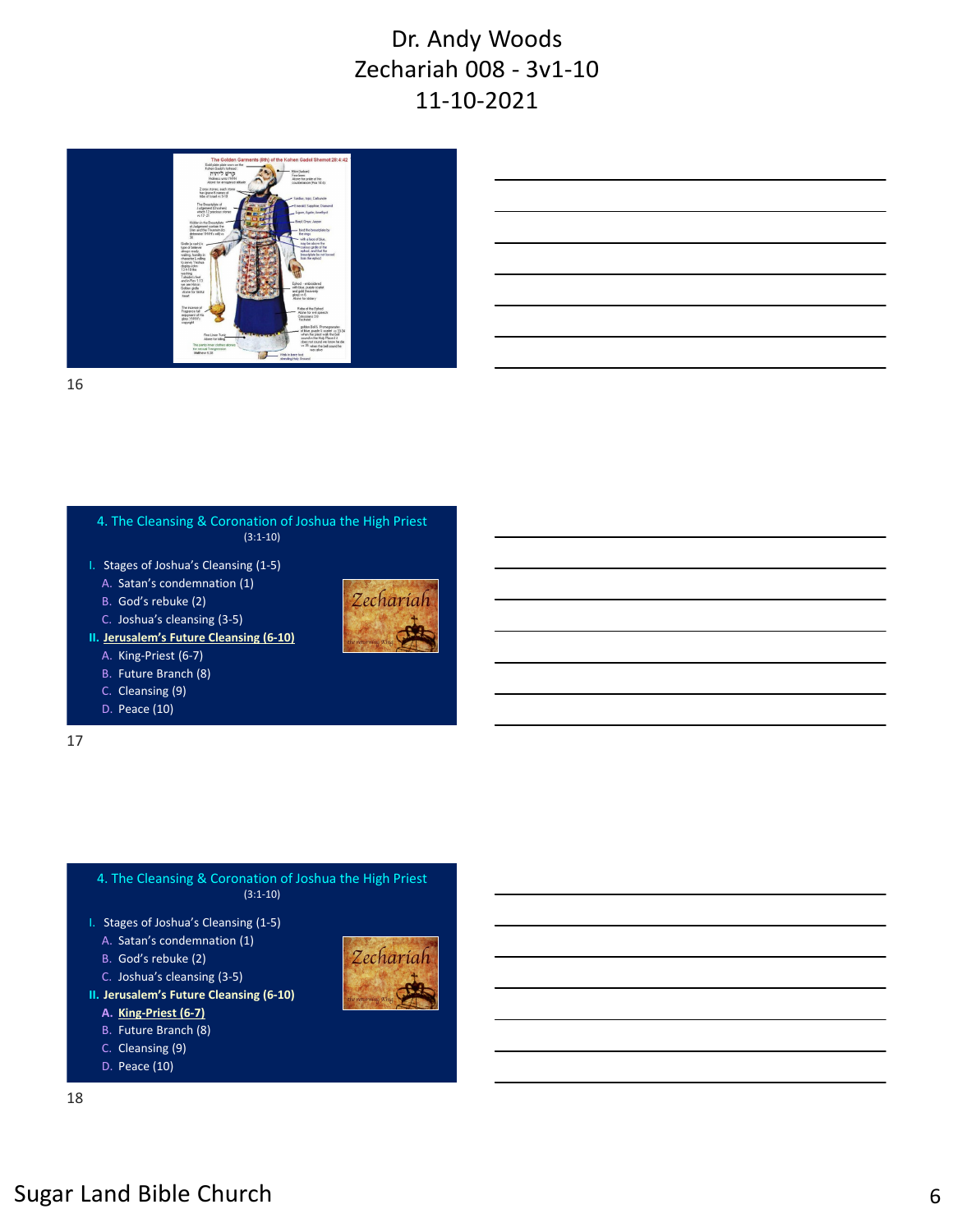#### Isaiah 9:6‐7

6 "For a child will be born to us, a son will be given to us; And the government will rest on His shoulders; And His name will be called Wonderful Counselor, Mighty God, Eternal Father, Prince of Peace.7 **There will be no end to the increase of His government or of peace,** The zeal of the Lord of hosts will accomplish this. On the throne of David and over his kingdom, To establish it and to uphold it with justice and righteousness From then on and forevermore."



19



- I. Stages of Joshua's Cleansing (1‐5)
	- A. Satan's condemnation (1)
- B. God's rebuke (2)
- C. Joshua's cleansing (3‐5)



Zechariah

- **II. Jerusalem's Future Cleansing (6‐10)**
	- A. King‐Priest (6‐7)
	- **B. Future Branch (8)**
	- C. Cleansing (9)
	- D. Peace (10)

20



- A. Satan's condemnation (1)
- B. God's rebuke (2)
- C. Joshua's cleansing (3‐5)
- **II. Jerusalem's Future Cleansing (6‐10)**
	- A. King‐Priest (6‐7)
	- B. Future Branch (8)
	- **C. Cleansing (9)**
	- D. Peace (10)

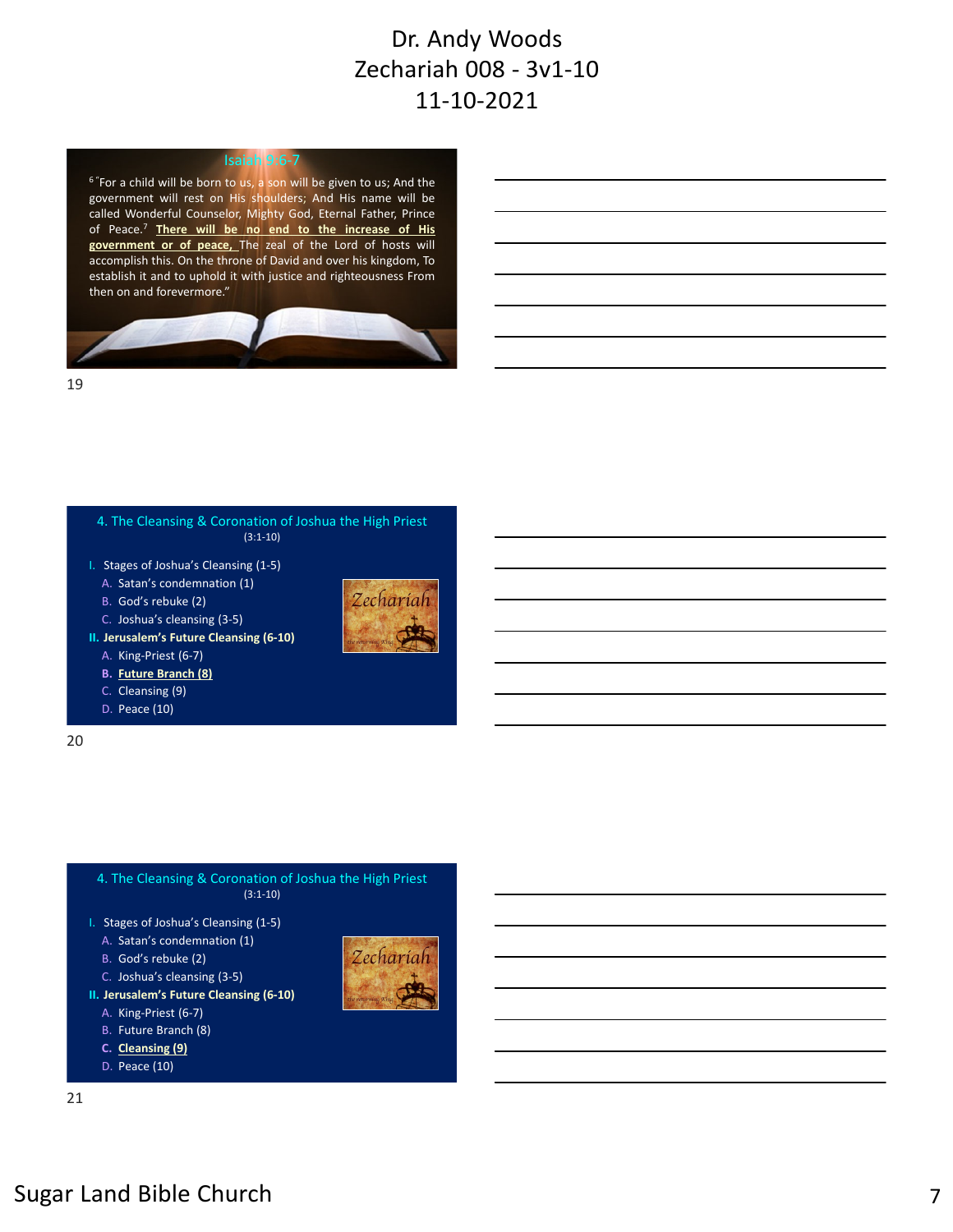

#### Thomas L. Constable *Constable's online notes on Zechariah,* p. 43‐44.



"Zechariah also saw in the vision a 'stone … set' in front of Joshua. The stone, too, is a common figure of God and Messiah in the Bible (10:4; Exod. 17:6; Num. 20:7‐11; Ps. 118:22; et al.). In the past, God had promised that 'the Stone' would be a secure, never-failing refuge for His people (Isa. 28:16; 1 Pet. 2:6). When Messiah appeared, however, He proved to be a 'stone' over which the Jews 'stumbled,' and an offensive 'rock' to them that they 'rejected' (Ps. 118:22‐23; Isa. 8:13‐ 15; Matt. 21:42; 1 Pet. 2:7‐8)."



Thomas L. Constable *Constable's online notes on Zechariah,* p. 43‐44.



"Presently He is the 'foundation stone,' the 'chief cornerstone' of the church (Eph. 2:19‐22). And in the future, He will be the 'great stone' that 'smites the nations' (Dan. 2:35, 45)…The stone that Zechariah saw had 'seven eyes' (Heb. '*ayin*), probably symbolizing its complete, divine intelligence (omniscience; cf. 1:10; 4:10; 2 Chron. 16:9; Isa. 11:2; Ezek. 1:18; 10:12; Col. 2:3, 9; Rev. 5:6)."

23



#### Charles L. Feinberg

*God Remembers: A Study of Zechariah* (Wheaton: Van Kampen, 1950, p. 65‐66.

"Why is the Messiah called the Stone? It relates Him to Israel. To them He was the stumbling stone and rock of offense (Isa. 8:14). But to those in Israel who trusted Him, He was a never failing refuge (Isa. 28:16). The Stone relates Christ to the nations. He will be the destroyer of the godless world‐monarchies (Dan. 2:35). The Stone connects Christ with the Church. He is her foundation and top‐stone (Psa. 118:22; Eph. 2:20–22)."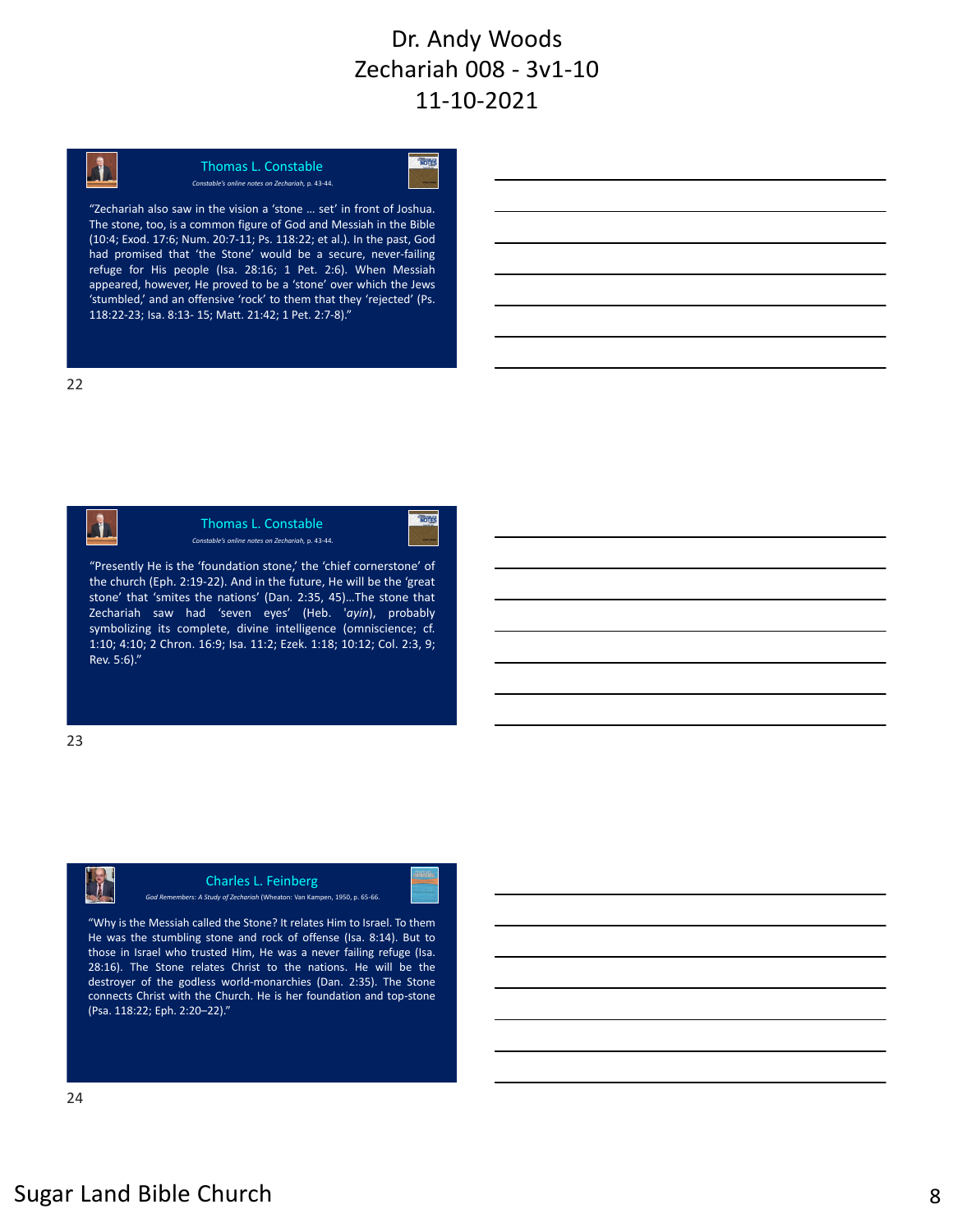

#### Charles L. Feinberg *God Remembers: A Study of Zechariah* (Wheaton: Van Kampen, 1950, p. 65‐66.

"The designation relates the Messiah to God. He is the Stone made without hands, the one who is called the Tabernacle which God pitched, not man (Dan. 2:34). The Stone speaks of the beauty of the Son of God (Zech. 3:9)…The Stone reveals Him to be the dependable rock, fortress, high tower of the trusting soul…The stone relates Him to the Spirit of God, for the seven eyes are symbolic of manifold intelligence and omniscience (Isa. 11:2; Rev. 5:6)."

Ezekiel 36:24‐28

<sup>24</sup> "For I will take you from the nations, **gather you from all the lands and bring you into your own land.** <sup>25</sup> **Then I will sprinkle clean water on you, and you will be clean**; I will cleanse you from all your filthiness and from all your idols. <sup>26</sup> Moreover, I will give you a new heart and **put a new spirit within you**; and I will remove the heart of stone from your flesh and give you a heart of flesh. <sup>27</sup> I will put My Spirit within you and cause you to walk in My statutes, and you will be careful to observe My ordinances. <sup>28</sup> You will live in the land that I gave to your forefathers; so you will be My people, and I will be your God."

26

#### Ezekiel 37:7‐11

 $<sup>7</sup>$  So I prophesied as I was commanded; and as I prophesied,</sup> there was a noise, and behold, a rattling; and the bones came together, bone to its bone. <sup>8</sup> And I looked, and behold, sinews were on them, and flesh grew and skin covered them; **but** there was no breath in them. <sup>9</sup> Then He said to me, "Prophesy to the breath, prophesy, son of man, and say to the breath, 'Thus says the Lord GOD, "Come from the four winds, O breath, and breathe on these slain, that they . . .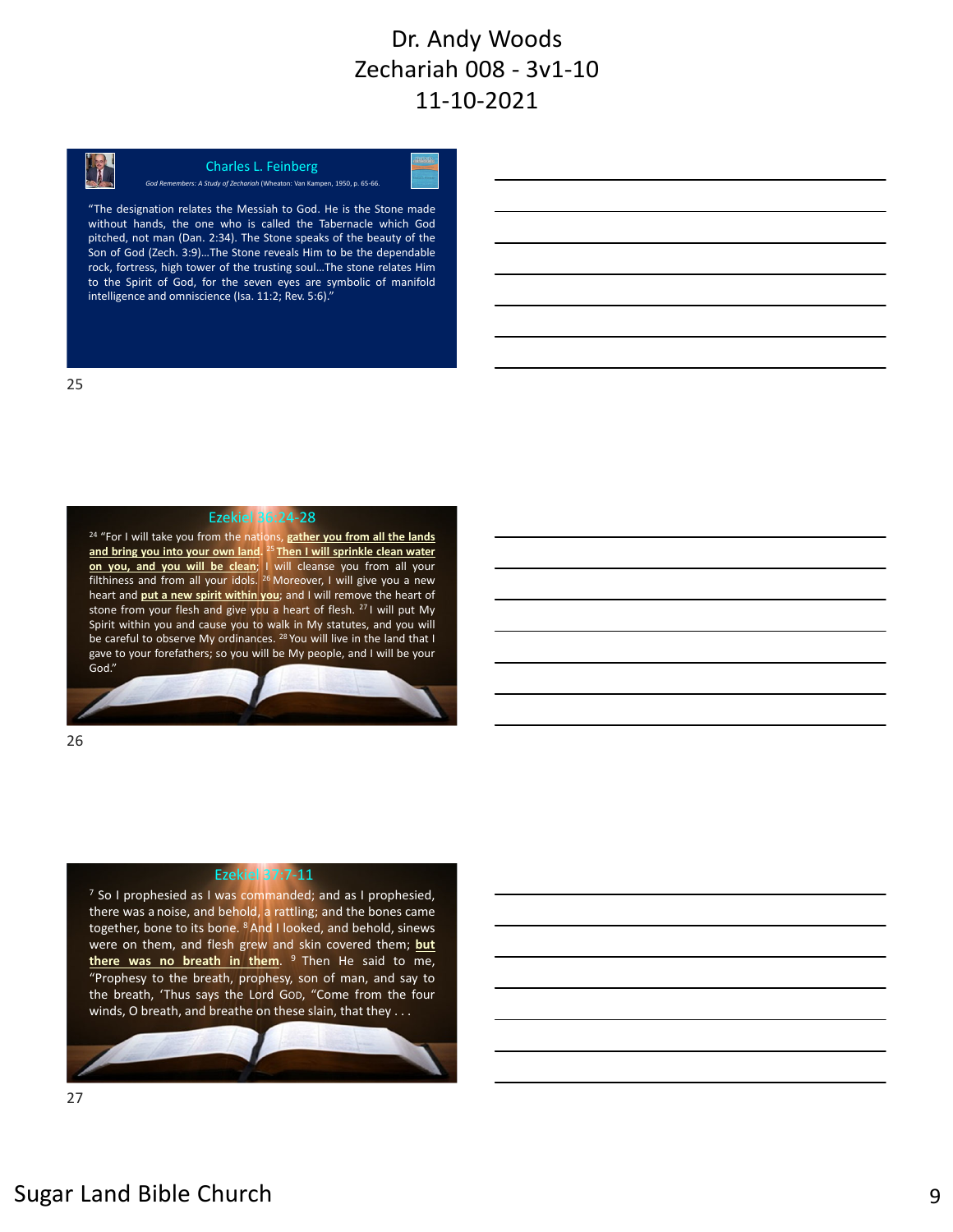#### Ezekiel 37:7‐11

... come to life."'" <sup>10</sup> **So I prophesied as He commanded me, and the breath came into them, and they came to life** and stood on their feet, an exceedingly great army. <sup>11</sup> Then He said to me, "Son of man, **these bones are the whole house of Israel**; behold, they say, 'Our bones are dried up and our hope has perished. We are completely cut off'."



28

| <b>ISRAEL'S TWO REGATHERINGS</b>                |                                                    |  |
|-------------------------------------------------|----------------------------------------------------|--|
| <b>THE PRESENT</b><br>(FIRST) REGATHERING       | <b>THE PERMANENT</b><br>(SECOND) REGATHERING       |  |
| Return to part of the land                      | <b>Return to all the land</b>                      |  |
| <b>Return in unbelief</b>                       | <b>Return in faith</b>                             |  |
| Restored to the land only                       | Restored to the land and the Lord                  |  |
| Sets the stage for Tribulation<br>(discipline)  | <b>Sets the stage for Millennium</b><br>(blessing) |  |
| Adapted from: Price, Jerusalem In Prophecy, 219 |                                                    |  |

| <u> 1989 - Johann Stoff, deutscher Stoff, der Stoff, der Stoff, der Stoff, der Stoff, der Stoff, der Stoff, der S</u> |  |  |
|-----------------------------------------------------------------------------------------------------------------------|--|--|
|                                                                                                                       |  |  |
|                                                                                                                       |  |  |
| <u> 1989 - Johann Stoff, deutscher Stoff, der Stoff, der Stoff, der Stoff, der Stoff, der Stoff, der Stoff, der S</u> |  |  |
|                                                                                                                       |  |  |
|                                                                                                                       |  |  |
| <u> 1989 - Andrea Station Barbara, actor a component de la componentación de la componentación de la componentaci</u> |  |  |
|                                                                                                                       |  |  |

29

| Levitical Feasts (Leviticus 23) |               |                             |               |  |
|---------------------------------|---------------|-----------------------------|---------------|--|
| Feast                           | <b>Season</b> | <b>Purpose</b>              | <b>Type</b>   |  |
| <b>Passover</b>                 | Spring        | Redemption                  | 1 Cor 5:7     |  |
| <b>Unleavened Bread</b>         | Spring        | Separation                  | John 6:35     |  |
| <b>1st fruits</b>               | Spring        | Praise                      | 1 Cor 15:20   |  |
| <b>Pentecost</b>                | Spring        | Praise                      | Acts 2:1-4    |  |
| <b>Trumpets</b>                 | Fall          | New Year                    | Matt 24:31    |  |
| <b>Atonement</b>                | Fall          | Lev 16                      | Zech 12:10    |  |
| <b>Booths</b>                   | Fall          | <b>Wilderness provision</b> | Zech 14:16-18 |  |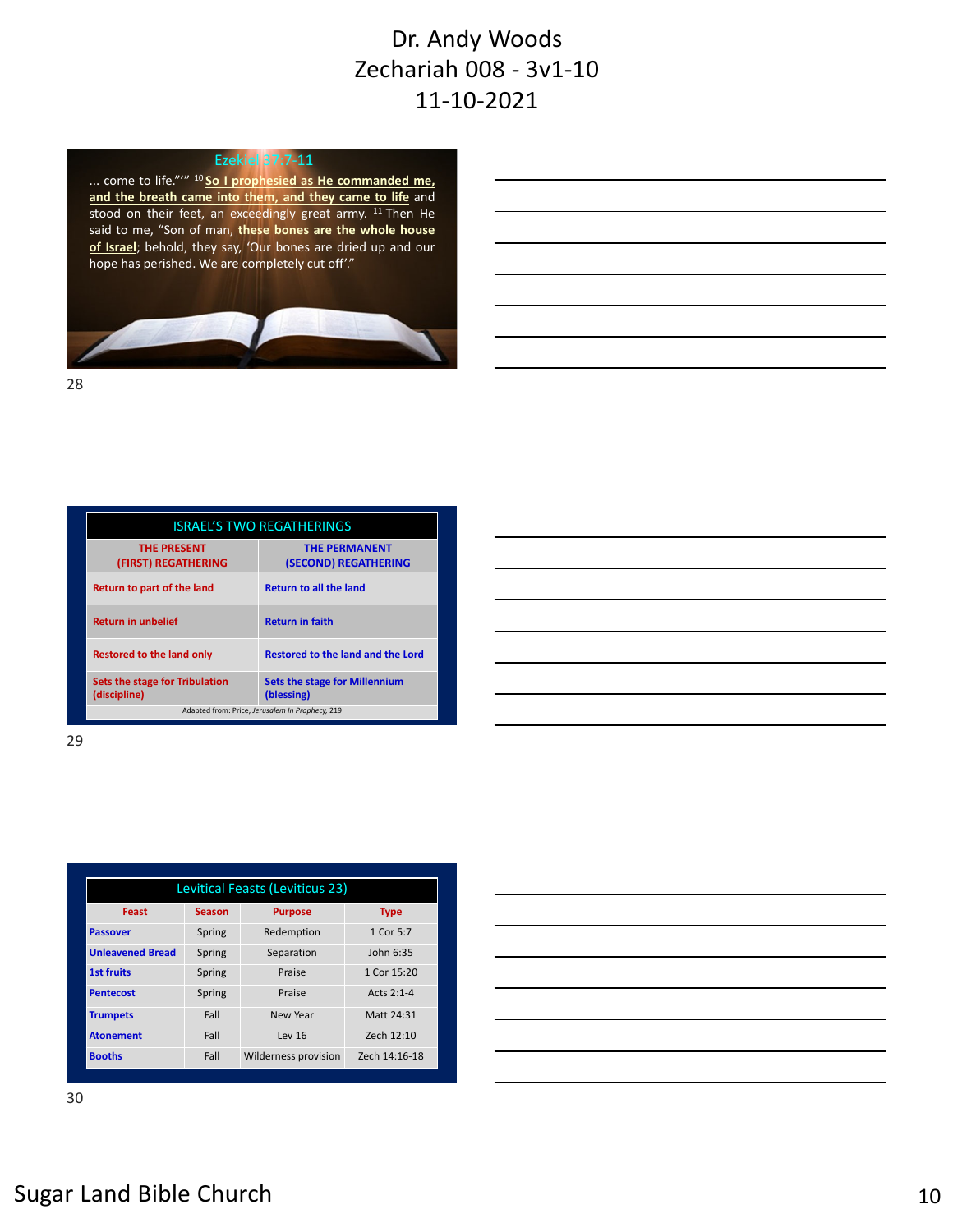#### Zechariah 12:10

"**I will pour out on the house of David and on the inhabitants of Jerusalem, the Spirit of grace** and of supplication, so that they will look on Me whom they have pierced; and they will mourn for Him, as one mourns for an only son, and they will weep bitterly over Him like the bitter weeping over a firstborn."



31



Charles L. Feinberg *God Remembers: A Study of Zechariah* (Wheaton: Van Kampen, 1950, p. 66.

"Most Christian expositors claim it is the day of Calvary, but it must look beyond that to a day when Israel in a time of national atonement and repentance will have ratified for her in her national life actually, that which was rotted out potentially and provisionally at Calvary."

32



- I. Stages of Joshua's Cleansing (1‐5)
	- A. Satan's condemnation (1)
	- B. God's rebuke (2)
- C. Joshua's cleansing (3‐5)
- **II. Jerusalem's Future Cleansing (6‐10)**
	- A. King‐Priest (6‐7)
	- B. Future Branch (8)
	- C. Cleansing (9)
	- **D. Peace (10)**



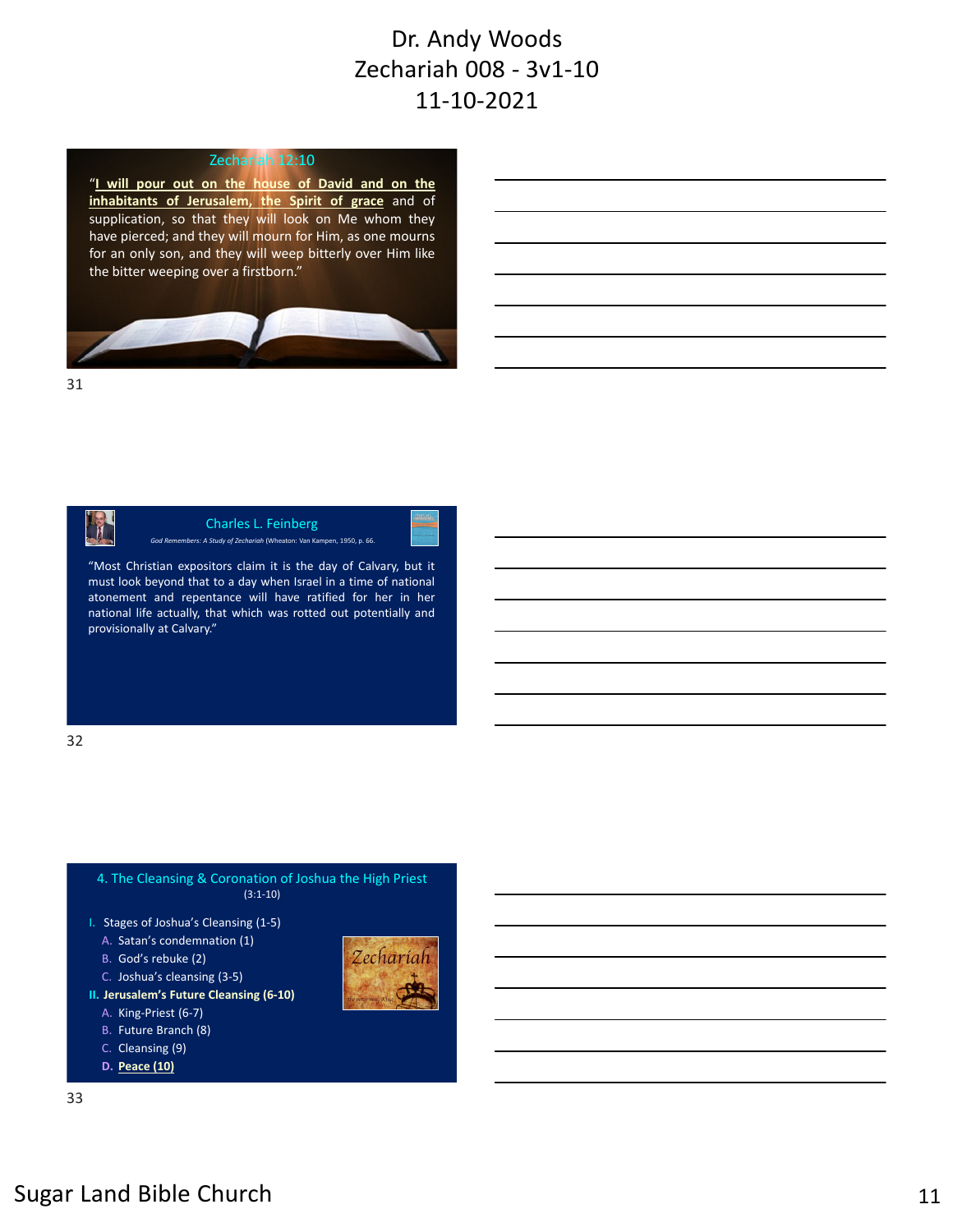#### Isaiah 65:21–22

<sup>21</sup> "They will build houses and inhabit *them;* They will also plant vineyards and eat their fruit. <sup>22</sup> "They will not build and another inhabit, They will not plant and another eat; For as the lifetime of a tree, *so will be* the days of My people, And My chosen ones will wear out the work of their hands.



34



George Washington's Favorite Verse Peter A. Lillback and Jerry Newcombe*, George Washington's Sacred Fire* (Bryn Mawr, PA: Providence Forum, 2006), 316‐17.



"Probably, George's Washington's favorite biblical allusion referred to each sitting under his own vine and fig tree. Washington used this phrase more than forty times in his writings. It comes from **Micah chapter 4, verse 4**: 'But they shall sit every man under his vine and under his fig tree; and none shall make them afraid: for the mouth of the Lord of hosts hath spoken it.' He saw the new nation and especially his own Mount Vernon as places where each citizen, including himself, could enjoy the fruit of his own labor without fear of government intrusion."







"I rejoice in the opportunity of assuring you, that I shall always retain a grateful remembrance of the cordial welcome I experienced in my visit to Newport... the Government of the United States, which gives to bigotry no sanction, to persecution no assistance...May the Children of the Stock of Abraham, who dwell in this land, continue to merit and enjoy the good will of the other Inhabitants; while every one shall sit in safety under his own vine and fig tree, and there shall be none to make him afraid."